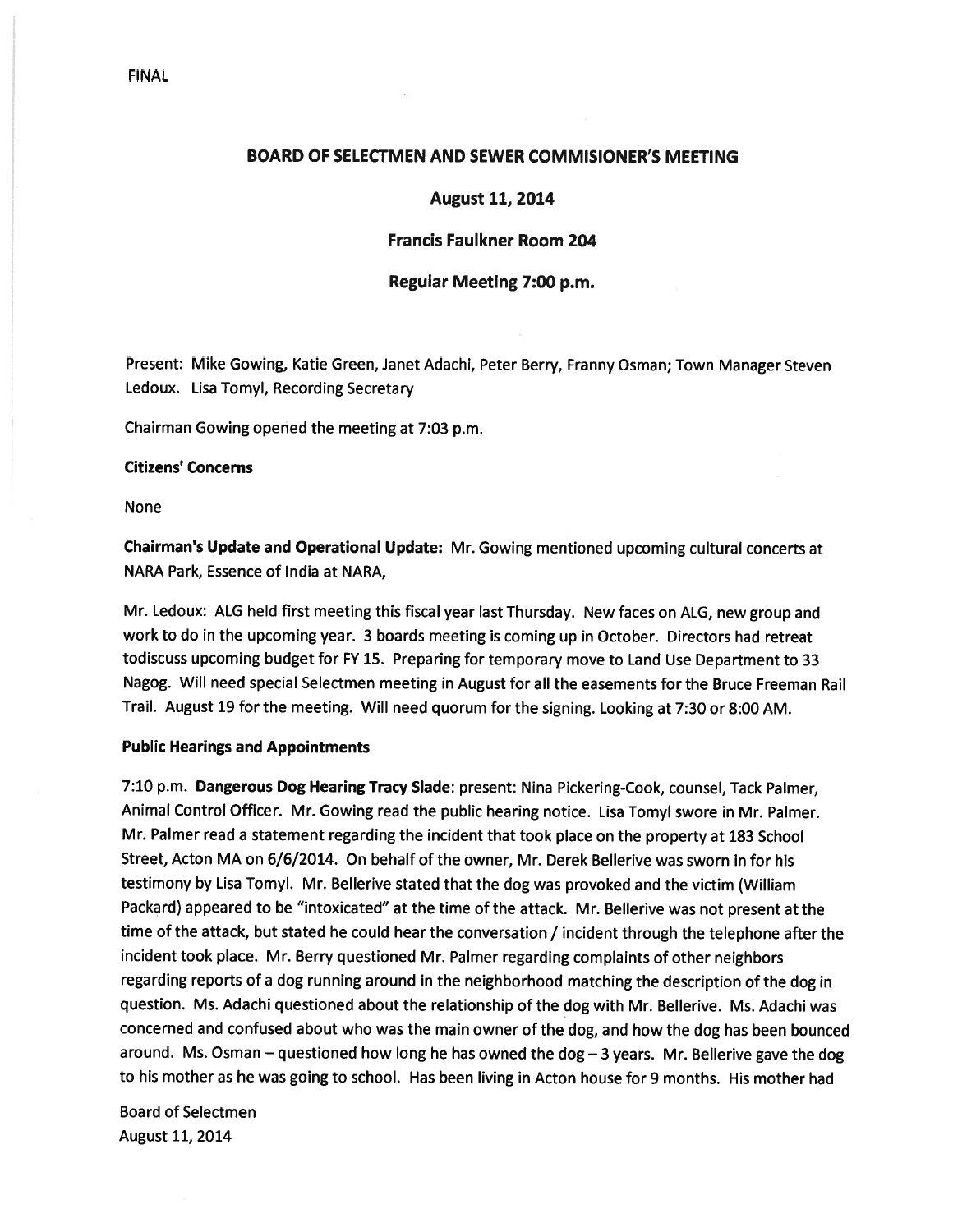moved out recently. Mr. Bellerive has "other people" that live there at School Street to watch the dog. Mr. Bellerive states he is outside with the dog while dog is tied up outside and back and keeps it muzzled while out walking. Mr. Palmer needs clarification on who owns the dog. The dog is not currently in the house.

Mr. Berry — there is indication that the dog has bit someone else in the past, Mr. Bellerive denies any prior incidents. Mr. Bellerive does walk the dog, just not in the town of Acton. Mr. Berry questioned regarding what entails the quarantine — the dog was quarantined at the resident for <sup>10</sup> days. Tracy Slade is listed as the tenant at the apartment. Ms. Green questioned in order to license <sup>a</sup> dog, you must show proof of residency.

Mr. Palmer feels that there is no proo<sup>f</sup> that the dog has had rabies; Mr. Bellerive states the dog has had <sup>a</sup> litter. Unknown if the dog has ever been licensed. Ms. Adachi questioned the outcome of the bite. The victim, according to Mr. Palmer had to have further medical care as <sup>a</sup> result. The finder tip could not be re-attached.

<sup>A</sup> neighbor, <sup>8</sup> Hillcrest Drive, and lives behind the residence. Admits the dog is vocal and is "loose all the time". She is concerned that the dog will ge<sup>t</sup> loose and attack <sup>a</sup> child.

<sup>2</sup> Hillcrest Drive. Concerned about the dog being loose in the neighbor — Mr. Berry asked if she has seen the dog running loose — she cannot confirm that she has seen it running loose.

<sup>6</sup> Hillcrest Drive. Concerned as well as the dog barking and has come up the hill before and is an abutter to the property.

Nina Pickering Cook, counsel for town. Licensing issue — check MGL

Nina listed GL 140. First step based on credible evidence weather the dog would be deemed <sup>a</sup> dangerous dog. Either dismisses complaint; find dog to be nuisance, or <sup>a</sup> dangerous dog.

Mr. Palmer's recommendation was at <sup>a</sup> minimum the dog be restrained at the location and be muzzled 24/7 excep<sup>t</sup> to eat by only one owner. Euthanizing dog not recommended. Mr. Palmer agrees and recommends that the owner be required to have proo<sup>f</sup> of insurance. Ms. Adachi inquired to counsel if the owner is non-compliant. The order by the Board stands in any par<sup>t</sup> of the state. Mr. Palmer believes the dog meets criteria for <sup>a</sup> dangerous dog.

Mr. Gowing closed the public hearing. MG suggests that the question who has control of the dog. The dog attacked within the dwelling. The dog has exhibited demeanor it could be dangerous. Should have some control on it. Ms. Green feels the dog is not <sup>a</sup> bad dog. The dog is limited to an indoor crate. There is <sup>a</sup> lack of responsibility to the dog. Ms. Green felt that this is not <sup>a</sup> way for <sup>a</sup> dog to live. Her recommendation is humanely euthanizing the dog.

Mr. Berry — require the dog to be restrained outside, <sup>a</sup> crate outside, require insurance. Board of Selectmen August 11, 2014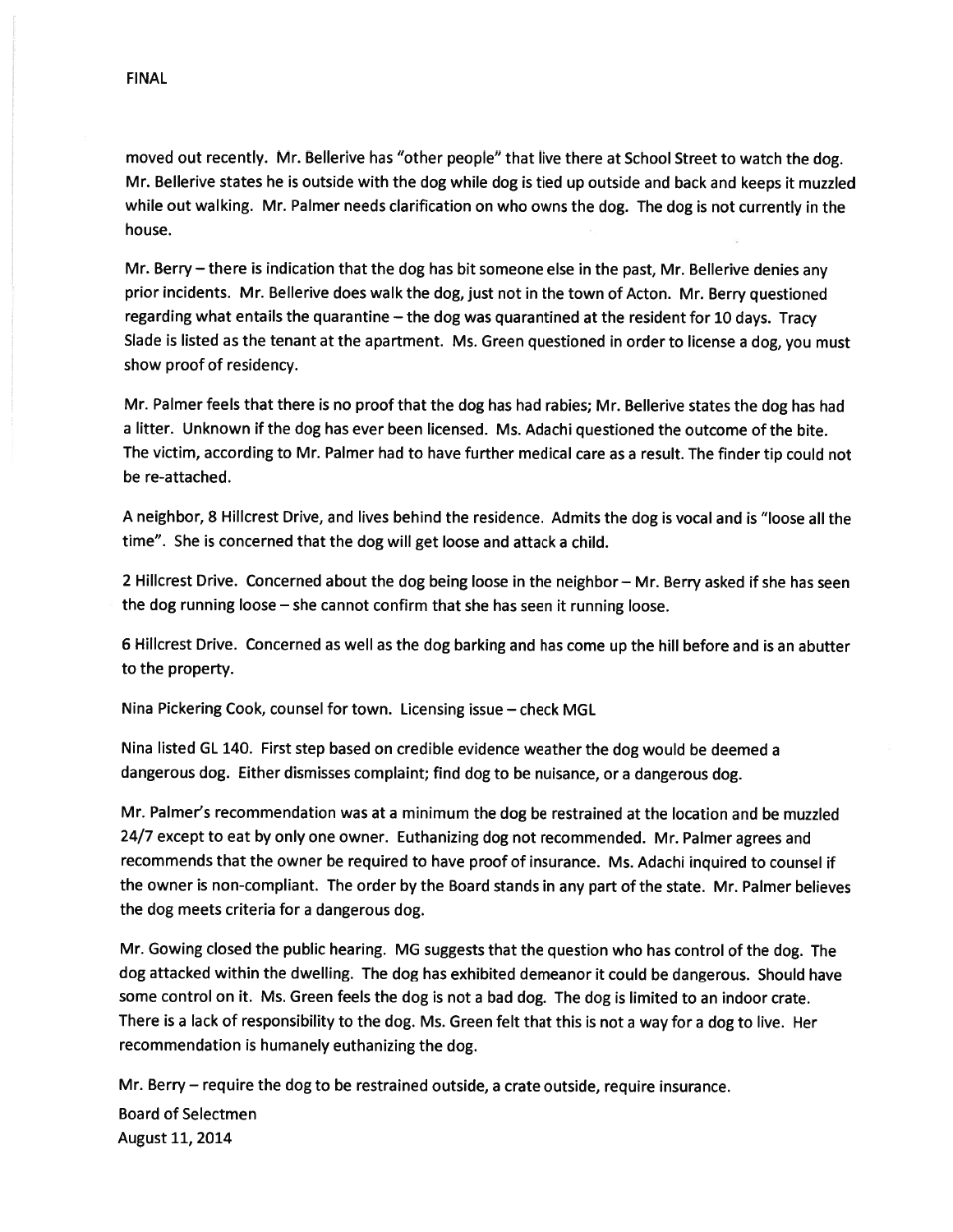Ms. Adachi agrees with Mr. Berry. Ms. Osman — feels the dog should be euthanized, with its aggressive and vicious attack. Agrees with Mr. Berry and Ms. Adachi, but feels <sup>a</sup> better fenced in yard, but to be assured that this will be followed through.

The Board voted unanimously to find that the dog isd <sup>a</sup> dangerous dog.

Ms. Green moved to impose conditions on the dog owners in compliance with MGL, seconded by Mr. Berry.

ALL AYES — UNNIMOUS VOTE

7:20 p.m. WRAC Storm Water Bylaw Presentation - continued and rescheduled to September 8, 2014 at 8:10 PM

7:45 p.m. Site Plan Special Permit #07/03/14 - 451, 267 Great Road; Mr. Gowing read the public hearing notice at 7:52. Ms. Osman is the Selectmen Liaison.

Representing Acton Management Group agreed to all requests with the ORB, however cannot save the large maple tree, but will replace close to its current location with <sup>a</sup> younger maple tree. Would be worthwhile to have engineering to evaluate having impervious material for the sidewalk to be ADA accessible.

Ms. Green — motion to approve SPSP #07/03/14 -451, Ms. Osman second the motion

Ms. Osman withdraws second

Ms. Green - New motion to approve applicant meets requests from DRB excepting suggestions to flip the building and preserve the maple tree and work with engineering dept to see if there are pervious material and handicap materials to construct the walkway.

Ms. Osman second the motion. All AYES — UNANIMOUS VOTE

## 8:00 p.m. Use Special Permit #10/11/13 —445, auditory engineer report, cont. from 6/23/14

Ms. Green is the Selectmen Liaison.

Jacob Abraham representing Axe Brothers states he did not have time to ge<sup>t</sup> the repor<sup>t</sup> done. Stating there is no criteria for what level is acceptable for the difference between ambient and processing. BOS requests an objective reading (according to DEP standards).

Mr. Gowing noted that there is no noise bylaw for the Town of Acton. Counsel for the abutters, Dan Hill presented and requested that the hearing be closed due to the extent of how long this hearing will be continued.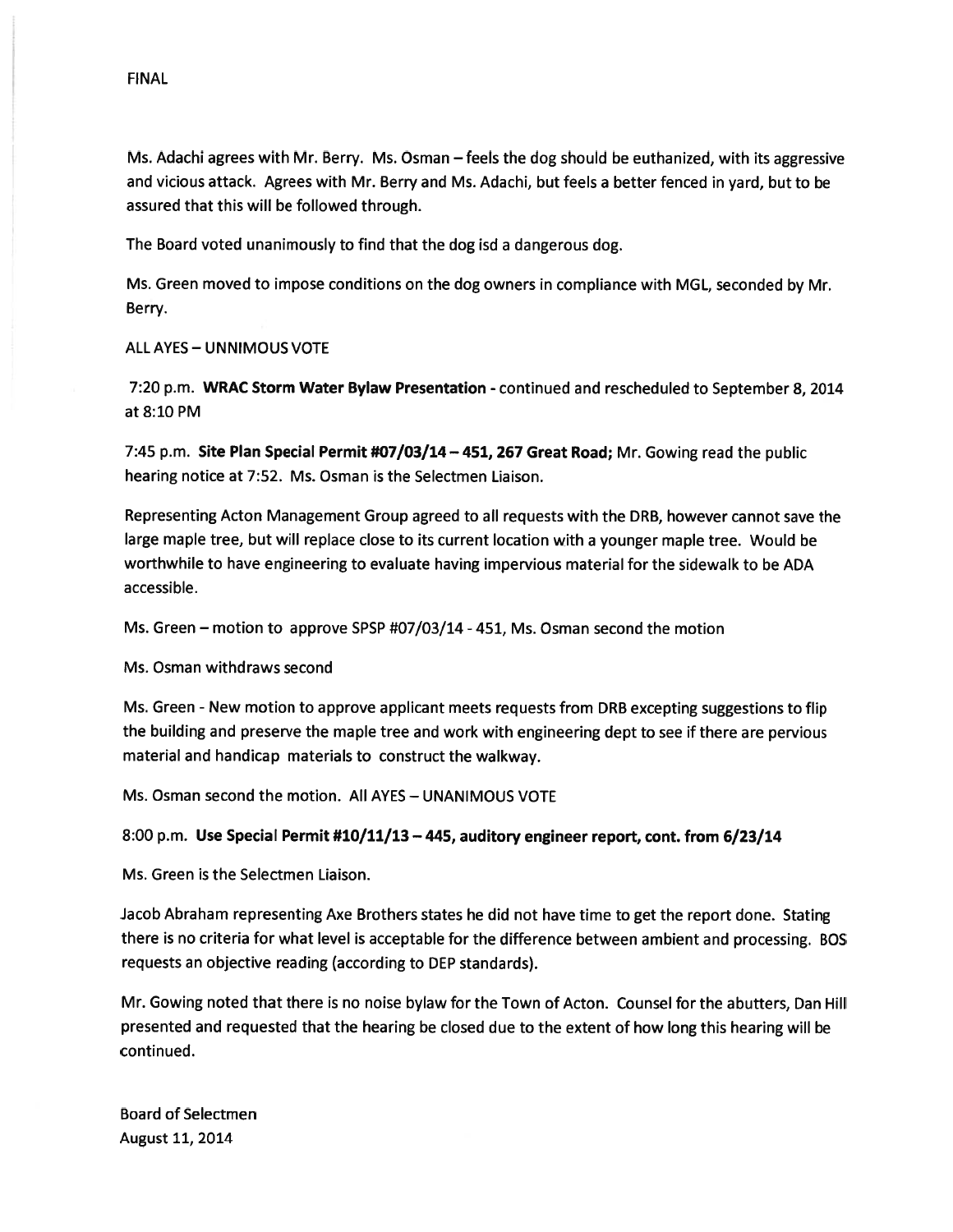### FINAL

Ms. Adachi — motion to continue the hearing to 9/22 at 7:10 PM on the condition that the applicant must pay for the study and be completed or the hearing will be considered closed on that date.

Mr. Berry — second the motion

All Ayes — UNANIMOUS VOTE

8:05 p.m. Use Special Permit #6/16/14 — 449, 898 Main Street, Angel Arts Performing Mr. Gowing read the legal notice at 8:15

Ms. Adachi is the Selectmen Liaison. The applicant is planning on opening an Asian Dance Studio with minor renovations to the warehouse where the school is planned.

9 Preston Way — clarification regarding offering <sup>a</sup> summer camp when hours of operation are 4pm —9 pm. Summer camp would not be the whole summer, just based on the needs (9-4PM). Question about the sound from the building. Question about safety of the children walking from the side of the building in an industrial parking lot with vehicles exiting the rear.

Ms. Adachi <sup>o</sup> moveed to approve use special permit application provided that bicycle parking is aprovided in accord with the bylaw.

Ms. Green — second the motion

All Ayes - UNANIMOUS

#### Selectmen's Business

### Nursing Report from Healthcare Management Services Joint Meeting with Finance Committee

A review from the Healthcare Management Solutions regarding the suggestion and future of the Acton Nursing Services. Presenting is Doug Halley, Department of Health Director, and Cheryl Leslie from Healthcare Management Services. After review of the study, the recommendation from Healthcare Management Services was option 5 on page 28 of the report. The Finance Committee had an opportunity to ask questions to the panel. The Board of Selectmen all asked questions regarding the Acton Nursing Services and the report's findings as well. There were <sup>a</sup> couple of comments from the audience in favor of keeping the service one way or another.

525 Massachusetts Ave Pedestrian Signal Crossing Mathias Rosenfeld presented plans for installing crosswalks for the 525 Massachusetts Avenue development of the WAVE Project. KG approve pedestrian signal crossing, FO second. ALL AYES — UNAIMOUS VOTE

#### Selectmen's Reports: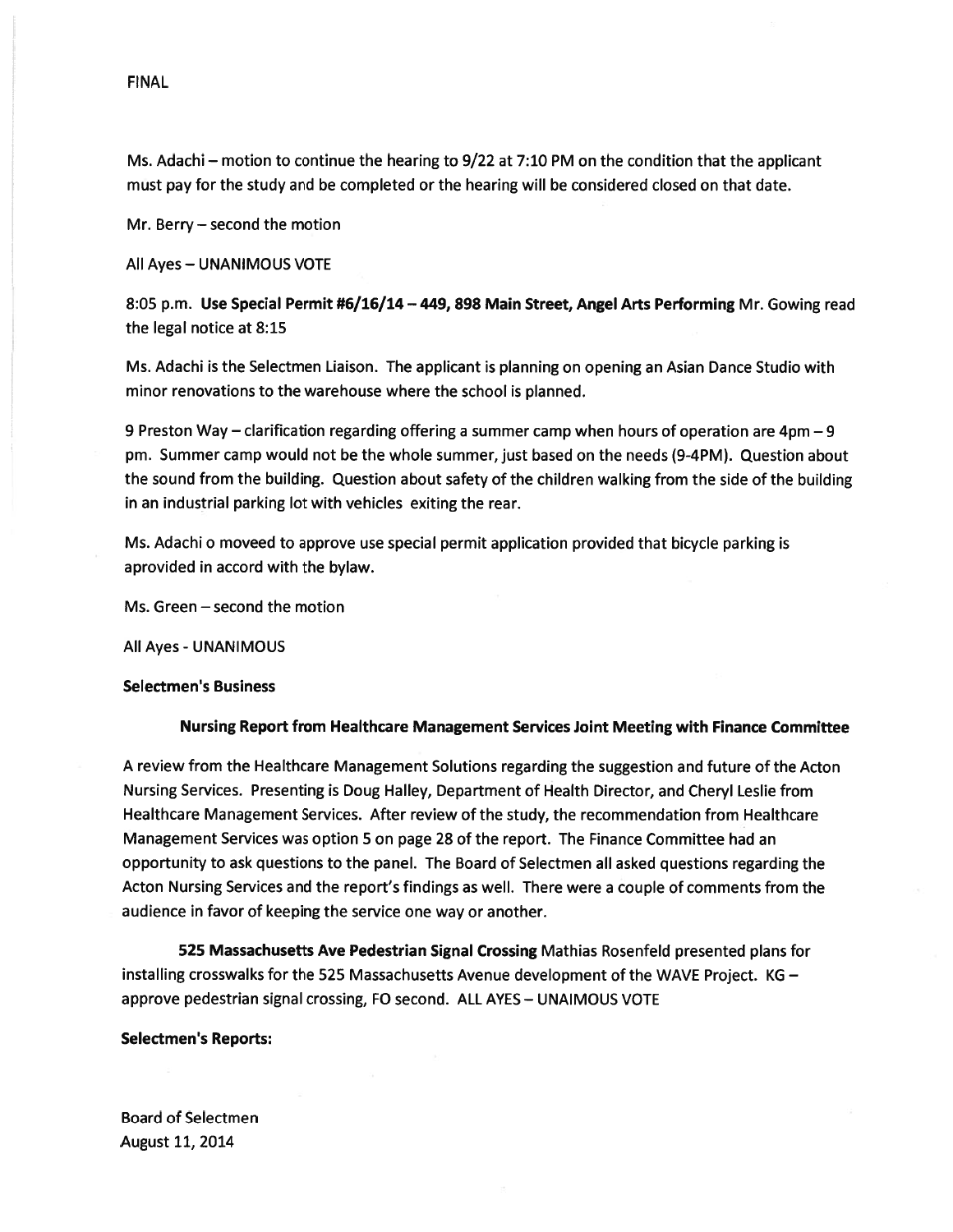FINAL

Ms. Adachi: Design Review Board — Most recent meeting Wednesday, 8/6. Submitted comments to Selectmen about 467 Great Rd site <sup>p</sup>lan special permit project, just discussed. Ms. Adachi has requested and is awaiting comments about proposed revised charge from Planning Director, Municipal Properties Director, Acton Community Housing Corporation, Planning Board, Zoning Board of Appeals; discussion will be on Selectmen's agenda once all comments in.

Citizens Library book sale — Ms. Adachi noted that donations always are welcome. She recently culled <sup>a</sup> lot of books from her collection and dropped them off at Windsor Building.

Ms. Green: The Acton Boxborough Regional School Committee met and discussed the close out for FY'14. The numbers look good, in par<sup>t</sup> because they received \$432,000 more than what was included in the cherry sheet at the time the regional budget was voted. This is largely due to <sup>a</sup> higher regional school transportation reimbursement. They also heard from JD Head, who spoke about how they needed to find <sup>a</sup> new location to park the school busses. Previously, they had an agreemen<sup>t</sup> with <sup>a</sup> local business, which let them par<sup>k</sup> the busses for free. The business is leaving, however, so they are in talks to lease space with one of the car lots on Route 2.

ALG met for the first time this year and mostly covered administrative issues and rules of the road.

Mr. Berry: Housing authority board meeting — Elected new officers, Bob Whillitsy reelected chair; Financial audit found no significant issues; discussed changes in housing authority authorizing legislation.

Acton 2020 Implementation Committee —Discussed ongoing efforts to track implementation of 2020 goals; Paul Kampas interested in joining committee has p[ut together <sup>a</sup> spreadsheet of all 2020 goals and objectives; Committee requests the Selectmen remind various boards to inform 2020 of progress in reaching goals.

Green Advisory Board — discussed Green Acton's initiative to suppor<sup>t</sup> Extended Producer Responsibility legislation; discussed approaching regional School District about appointing GAB as their energy consultants.

Ms. Osman: Commission on Disability meets next week.

<sup>I</sup> attended recent Minuteman Regional Coordinating Council (RCC) and CrossTown Connect meetings: very successful, with representatives from Lowell Regional Transit Authority; several towns; economic development committee reps from Westford; nonprofits and municipal employees including <sup>p</sup>lanners and Council on Aging staff.

Spoke to Small Business Association rep from Westford. 3 Main things their EDC has recently done: 1. Small business permitting info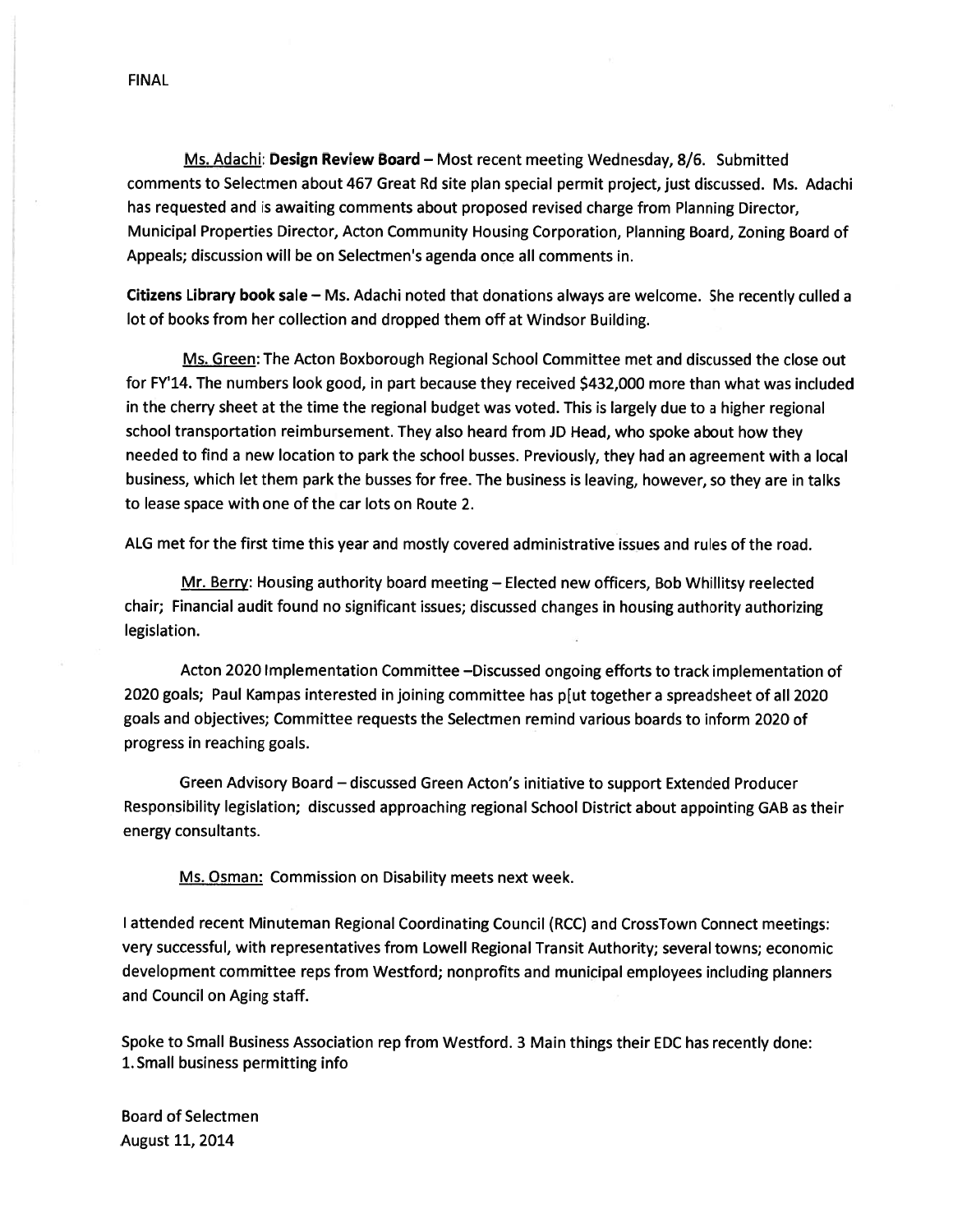2. Setting up <sup>a</sup> Small Business Association (Patty, the rep, was there at the CrossTown Connect meeting about Transportation Impact Zones)

3. Putting together <sup>a</sup> list of businesses. They started by working through who has <sup>a</sup> business license. 4.A HS'er did their logo

My RCC role is collecting data on transit needs, was contacting many towns, with the help of Cindy Patton from COD, but <sup>I</sup> learned that the state coordinator of RCC's has <sup>a</sup> template survey for towns that will help collect info.

Economic Development Committee, EDC: EDC seems to have some concerns they want heard. <sup>I</sup> will become clearer as time goes on. These were not formally consensed on but <sup>I</sup> heard them at the last EDC meeting: They would like the Town staff to reach out and not <sup>g</sup>ive up until they ge<sup>t</sup> answers from the companies of Kelley's Corner that have land that is important to the whole <sup>p</sup>lan, eg Stop and Shop, Verizon, as to their plans regarding aesthetics . They would like to see Town staff focus on West Acton more than Kelley's Corner. They would like the temporary move of the permitting offices to Nagog Park to be advertised as par<sup>t</sup> of our improvement to be <sup>a</sup> more business-friendly town. EDC is working on its Mission Statement — almost done!—and on its goals.

Mr. Gowing: MPO — the Mass Planning Organization opene<sup>d</sup> their public participation comment section on the long-range transportation <sup>p</sup>lan or LRTP — you can go to their website to leave comments if you wish. The long-range transportation <sup>p</sup>lan looks out about <sup>35</sup> years. The MPO works in conjunction with the MAPC to divine projects that will appear on the TIP each <sup>4</sup> year period.

ALG — Acton Leadership Group began the year in earnest. New members were introduced to the rules and to each other. Superintendent Glenn Brand informed us that Marie Altieri will be the school staff member for financial issues. The schedule for future meetings was discussed.

RCC — the Regional Coordinating Council, <sup>a</sup> group of towns that comes together to discuss transportation issues and repor<sup>t</sup> back to Massdot. They met to discuss reporting issues and gaps in service throughout our region. The meeting was attended by the surrounding communities, LRTA, MBTA, HHS and Massdot.

### Consent Agenda

Ms. Osman requested to hold item  $8 -$  on grounds she must recuse herself from the vote  $-$  she was involved in the purchase

Ms. Adachi requested to hold item <sup>9</sup> — needed clarification of the lots and parking

Ms. Adachi— requested to hold item <sup>12</sup> — needed affirmation on the PD Chief approva<sup>l</sup>

Mr. Gowing — moved to accep<sup>t</sup> Wright Hill Easement with recusal of Ms. Osman — Ms. Adachi second —4 Ayes, 1 abstain Board of Selectmen August 11, 2014